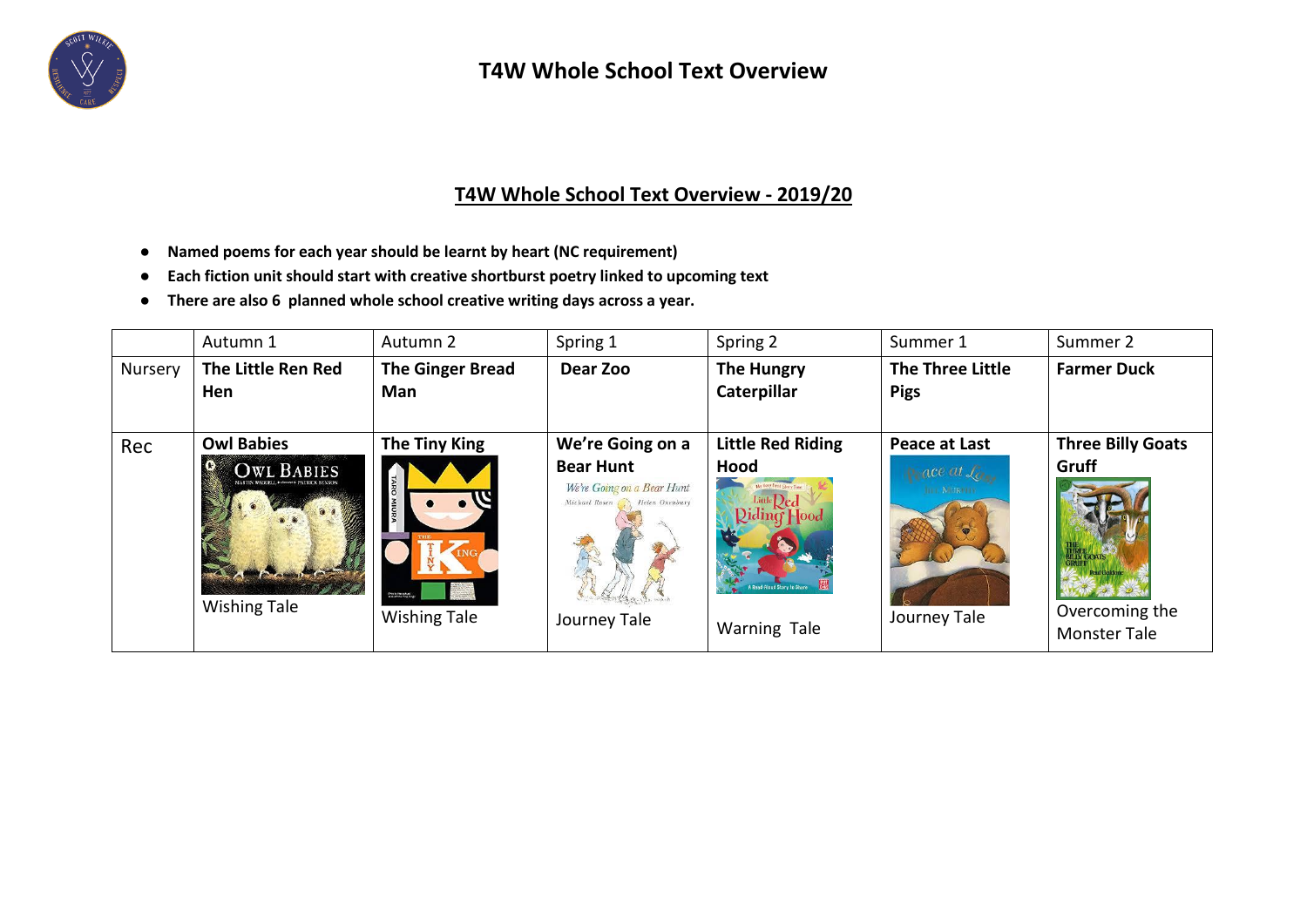

| Nursery<br>Rhymes | A Wise Old Owl<br>The Owl and the<br>Pussycat<br>Here we go Round the<br><b>Mulberry Bush</b><br><b>Old Mother Hubbard</b><br>winkle Twinkle | <b>Old King Cole</b><br><b>Finger Family</b><br>The Grand Old Duke of<br>York<br><b>Sing a Song of Sixpence</b><br><b>The Queen of Hearts</b><br><b>Humpty Dumpty</b> | <b>Teddy Bear, Teddy</b><br><b>Bear Turn Around</b><br><b>Teddy Bear's Picnic</b><br><b>Round and Round the</b><br>Garden<br><b>When Goldilocks</b><br>Went to the House of<br>the Bears<br>The Bear went over<br>the Mountain<br>Row, Row, Row your<br><b>Boat</b><br>Snowflake, Snowflake | <b>Five Little Monkeys</b><br>Rock a bye Baby<br><b>Hush Little Baby</b><br>Are you Sleeping<br><b>Little Star</b><br><b>Baa Baa Black Sheep</b><br><b>Hey Diddle Diddle</b> | Polly Put the Kettle on<br>Who's afraid of the big<br>bad wolf<br>What's the time Mr<br>Wolf<br>Grandma, Grandma's<br>sick in bed<br>There Was an Old<br>Woman Who Lived in a<br>Shoe | <b>Old McDonald</b><br>Little Bo Peep<br><b>Little Miss Muffet</b><br>This Little Piggy Went<br>to Market<br><b>Three Blind Mice</b><br><b>Farmer's in his Den</b><br>Mary had a Little<br>Lamb |
|-------------------|----------------------------------------------------------------------------------------------------------------------------------------------|-----------------------------------------------------------------------------------------------------------------------------------------------------------------------|---------------------------------------------------------------------------------------------------------------------------------------------------------------------------------------------------------------------------------------------------------------------------------------------|------------------------------------------------------------------------------------------------------------------------------------------------------------------------------|---------------------------------------------------------------------------------------------------------------------------------------------------------------------------------------|-------------------------------------------------------------------------------------------------------------------------------------------------------------------------------------------------|
| Yr1<br>Poetry     | <b>A Few Frightening</b><br>things pg 144 KS1<br>The Works                                                                                   |                                                                                                                                                                       |                                                                                                                                                                                                                                                                                             |                                                                                                                                                                              | On the Ning Nang<br>Nong - Spike<br>Milligan                                                                                                                                          |                                                                                                                                                                                                 |
| Year 1            | <b>Cinderella</b><br>Plot: Change Story<br>Toolkit:<br>Characterisation                                                                      | <b>The Magic Paint</b><br><b>Brush</b><br>Plot: Wishing Tale<br><b>Toolkit: Description</b>                                                                           | <b>Lost and Found</b><br>Plot: Finding Tale<br><b>Toolkit: Setting</b><br>Description                                                                                                                                                                                                       | <b>Beegu</b><br>Plot: Journey<br>Toolkit:<br>Characterisation                                                                                                                | <b>The Storm Whale</b><br>Plot: Finding Tale<br><b>Toolkit: Description</b>                                                                                                           | Non Fiction Unit:<br><b>Reports</b><br>Model:<br>The Blue Whale                                                                                                                                 |
| Y1 NF             | Diary entry linked to<br>Cinderella                                                                                                          |                                                                                                                                                                       | <b>Recount of trip to</b><br>the Aquarium                                                                                                                                                                                                                                                   |                                                                                                                                                                              |                                                                                                                                                                                       |                                                                                                                                                                                                 |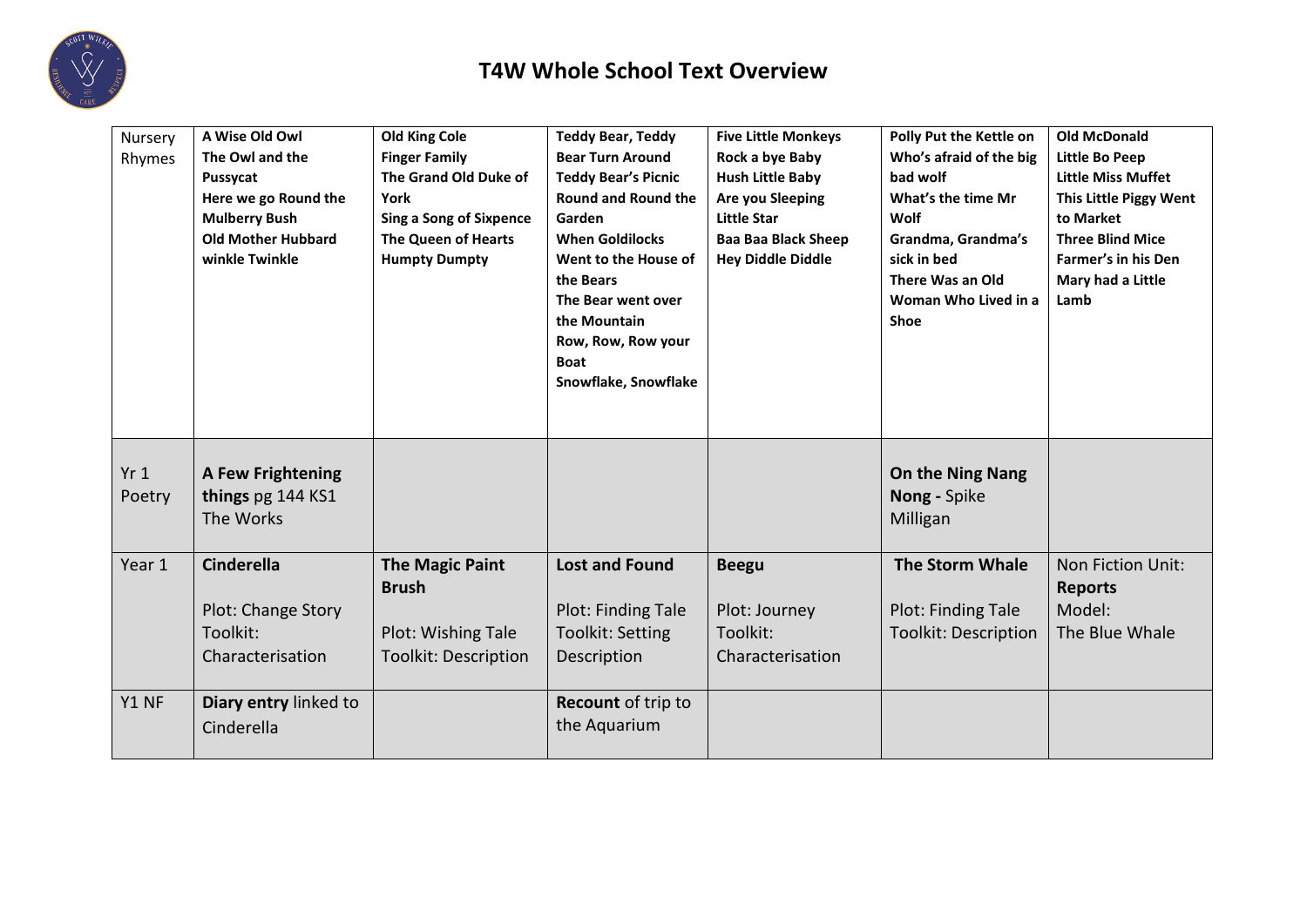

| Year 2<br>Poetry  | The Dancing Tiger by<br>Malachy Doyle             |                                                                 |                                                                             | The Owl and the<br>Pussycat p191 (The<br>Works Ks1) |                                          |                                                                    |
|-------------------|---------------------------------------------------|-----------------------------------------------------------------|-----------------------------------------------------------------------------|-----------------------------------------------------|------------------------------------------|--------------------------------------------------------------------|
| Year 2<br>F       | The Tiger that Came<br>to Tea                     | Jack and the<br><b>Beanstalk</b>                                | <b>Traction Man</b><br>Plot: Journey                                        | <b>Meerkat Mail</b><br>Plot: Journey                | <b>The Lighthouse</b><br>keepers Lunch   | <b>The Dark</b><br>Plot: Tale of fear                              |
|                   | Plot: Finding Tale<br><b>Toolkit: Description</b> | Plot: Overcoming<br>the Monster<br>Toolkit:<br>Characterisation | Toolkit:<br>Description of<br>action                                        | Toolkit: Setting                                    | Plot: Losing tale<br>Toolkit: Dialogue   | Toolkit: Suspense                                                  |
| Yr 2 NF           | Save the Tiger!<br><b>Persuasive letters</b>      |                                                                 | NF-Report linked<br>to Traction Man-<br>Hawk Boy Pie<br><b>Corbett Text</b> |                                                     | Non Fiction<br><b>Instructions</b>       |                                                                    |
| Year 3<br>Poetr   | Eragon's head page<br>113 Jumpstart Poetry        |                                                                 | The Magic Box by<br>Kit Wright                                              |                                                     |                                          | <b>Gorilla Poem</b><br>Pg 4 Pie Corbett - The<br>Works Key Stage 2 |
| Year <sub>3</sub> | Non Fiction - Tell me<br>a Dragon<br>/Dragonology | The Day the<br><b>Crayons Quit</b>                              | <b>The Tear Thief</b><br>Plot: Finding tale                                 | <b>Black Dog</b><br>Plot: Tale of Fear              | <b>Adventure at</b><br><b>Sandy Cove</b> | <b>Gorilla</b><br>Plot: Wishing tale                               |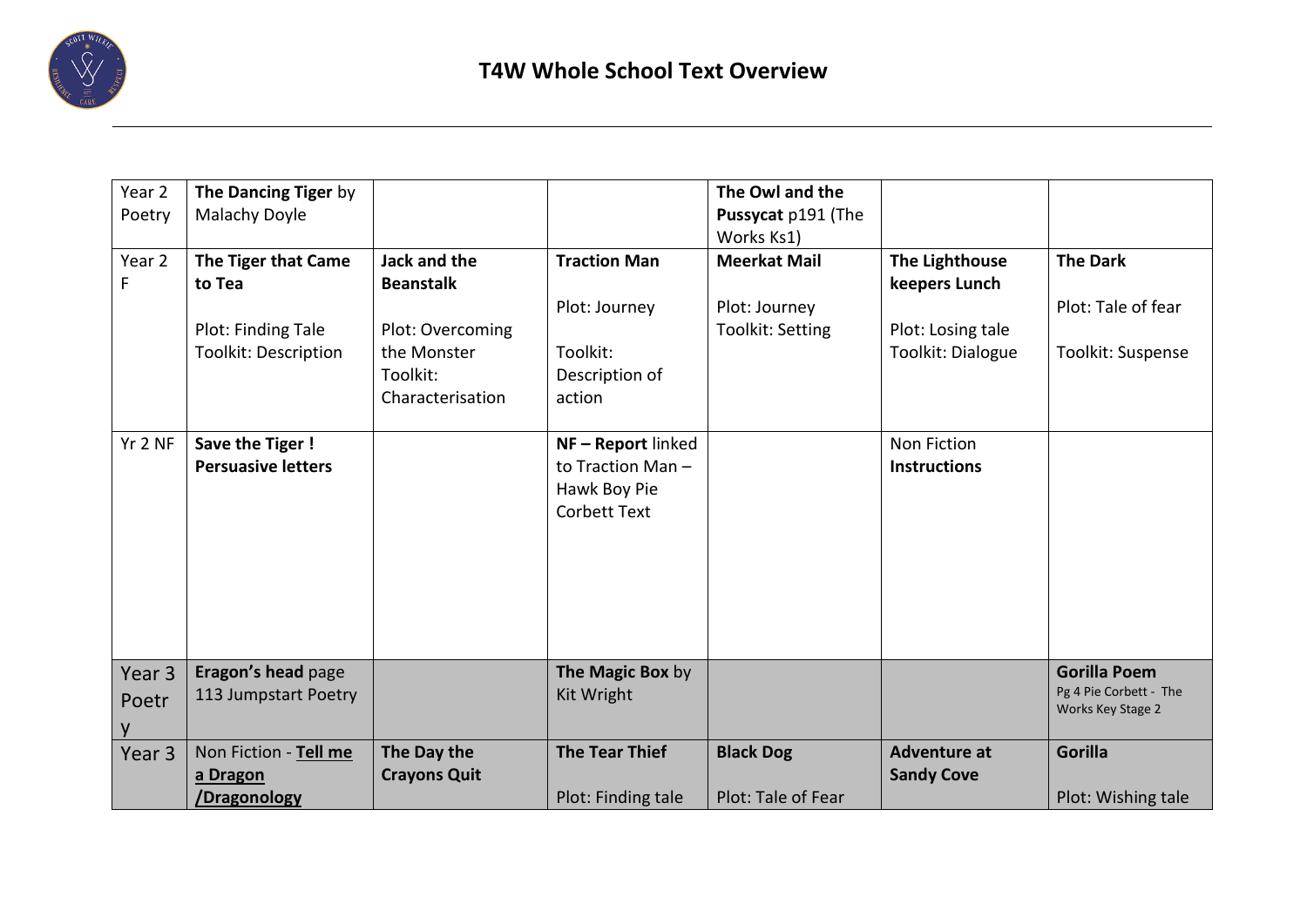

|        | Non-Chron                    |                         |                         |                                                      | Plot: Journey            |                            |
|--------|------------------------------|-------------------------|-------------------------|------------------------------------------------------|--------------------------|----------------------------|
|        | Reports(Pie Corbett)         | <b>Non Fiction Unit</b> | Toolkit:                | Toolkit: Dialogue                                    |                          | Toolkit:                   |
|        | Leading into fiction         | <b>Letter Writing</b>   | Characterisation        |                                                      | <b>Toolkit: Suspense</b> | All four taught this       |
|        | unit:                        |                         |                         |                                                      |                          | year.                      |
|        | <b>St George and the</b>     |                         |                         |                                                      |                          |                            |
|        | <b>Dragon</b>                |                         |                         |                                                      |                          |                            |
|        |                              |                         |                         |                                                      |                          |                            |
|        | Plot: Overcoming the         |                         |                         |                                                      |                          |                            |
|        | monster                      |                         |                         |                                                      |                          |                            |
|        | <b>Toolkit: Description</b>  |                         |                         |                                                      |                          |                            |
|        | NC Reports (start of         |                         | How to be an            |                                                      | Recount of trips to      |                            |
|        | term)                        |                         | effective Tear          |                                                      | Chalkwell and            |                            |
|        |                              |                         | Thief                   |                                                      | London zoo               |                            |
|        |                              |                         | <b>Explanation text</b> |                                                      |                          |                            |
| Year 4 |                              | The Door by             | <b>Dragon's Wood</b>    |                                                      |                          | <b>Charge of the Light</b> |
| Poetr  |                              | Miroslav Holub          | (innovation)            |                                                      |                          | <b>Brigade by Lord</b>     |
|        |                              | Pie Corbett             | Pg 14 Poetry for        |                                                      |                          | Tennyson                   |
| y      |                              | Jumpstart Poetry        | <b>Writing Pie</b>      |                                                      |                          |                            |
|        |                              | book                    | Corbett                 |                                                      |                          |                            |
| Year 4 | <b>Lost Happy Endings</b>    | <b>Elf Road</b>         | Ignis Sequel            | <b>Incredible India</b>                              | <b>Zelda Claw</b>        | Non Fiction Unit:          |
|        |                              | Link to Leon and the    |                         | Pie Corbett                                          |                          | How a Jellyfish            |
|        | Plot: Losing Tale            | place between           | Plot: Wishing tale      | persuasive text Short                                | Plot: Tale of Fear       | stings                     |
|        |                              |                         | Toolkit: Dialogue       | unit                                                 |                          | <b>Explanation text</b>    |
|        | Toolkit:                     | Plot: Portal story      |                         | Shared: London. Link Hot<br>Task to Hogwarts/made up | Toolkit: Suspense        |                            |
|        | Description                  | Toolkit: Setting        |                         | place                                                |                          |                            |
|        | <b>Spiderwick Chronicles</b> |                         |                         |                                                      |                          | Creative short             |
|        | Non Chronological            |                         |                         |                                                      |                          | bursts                     |
|        | reports (fairies,            |                         |                         |                                                      |                          | <b>Toolkits: Openings</b>  |
|        |                              |                         |                         |                                                      |                          | and Endings                |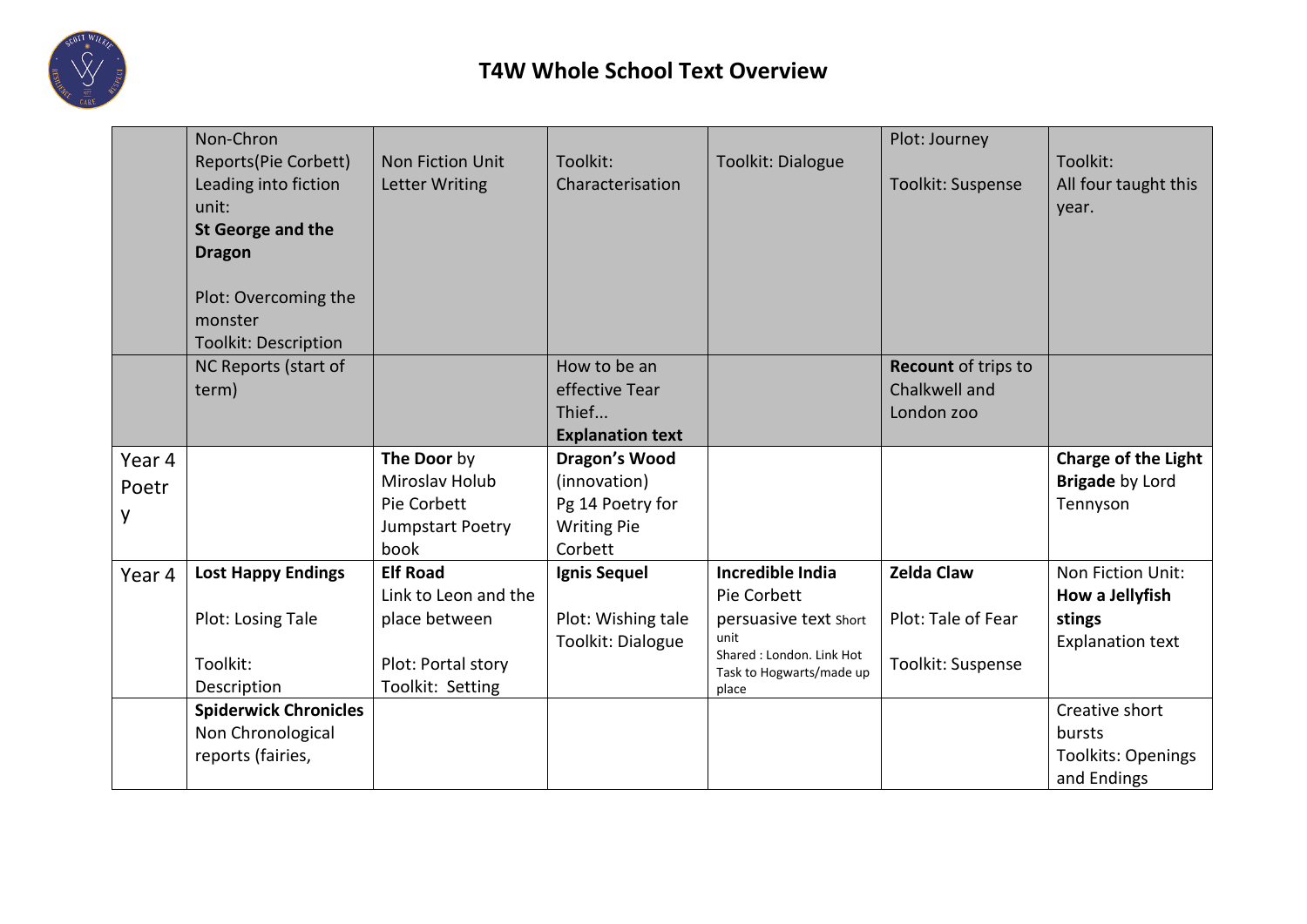

|                   | goblins fantasy                                                |                    |                         |                          |                         |                           |
|-------------------|----------------------------------------------------------------|--------------------|-------------------------|--------------------------|-------------------------|---------------------------|
|                   | creatures)                                                     |                    |                         |                          |                         |                           |
|                   | <b>Must have read Spiderwick</b><br>Chronicles book in Love of |                    |                         |                          |                         |                           |
|                   | Readina                                                        |                    |                         |                          |                         |                           |
| Year 5            | <b>The Listeners</b>                                           |                    | <b>Prologue to</b>      | <b>Space Poetry</b>      | <b>The Malfeasance</b>  |                           |
| Poetr             |                                                                |                    | <b>Romeo and Juliet</b> |                          | (Nikki Gamble           |                           |
| y                 |                                                                |                    | Use film - short        |                          | Plans - Red book)       |                           |
|                   |                                                                |                    | burst                   |                          | <b>Reading lessons</b>  |                           |
|                   |                                                                |                    | <b>Mercutio's Death</b> |                          |                         |                           |
|                   |                                                                |                    | speech                  |                          |                         |                           |
| Year 5            | <b>The Lost Thing</b>                                          | <b>Icarus</b>      | <b>Romeo and Juliet</b> | Non Fiction Unit         | <b>Beowulf</b>          | <b>Princess' Blankets</b> |
|                   |                                                                |                    |                         | <b>Newspaper Reports</b> |                         | (Short unit)              |
|                   | Plot: Finding Tale                                             | Plot: Warning Tale | Plot: Wishing Tale      |                          | Plot: Overcoming        |                           |
|                   |                                                                |                    |                         | <b>Magnificent</b>       | the monster             | Plot: Change tale         |
|                   | Toolkit:                                                       |                    | Toolkit:                | <b>Machines</b>          |                         |                           |
|                   | Characterisation                                               |                    | Description             | <b>Explanation Text</b>  | <b>Toolkit: Setting</b> | Toolkit:                  |
|                   |                                                                |                    |                         |                          |                         | Description               |
|                   | Gadget Mania - Non                                             |                    |                         |                          |                         | <b>Explanation Text</b>   |
|                   | fiction Persuasion Pie                                         |                    |                         |                          |                         | linked to Science         |
|                   | Corbett.                                                       |                    |                         |                          |                         | Life cycles               |
|                   | Link to Storm Breaker                                          |                    |                         |                          |                         | (caterpillars)            |
|                   | - Alex rider                                                   |                    |                         |                          |                         |                           |
| Year <sub>6</sub> |                                                                | <b>Tyger Tyger</b> |                         | Song of the Witches      |                         |                           |
| Poetr             |                                                                | William Blake -    |                         | Short burst - choral     |                         |                           |
|                   |                                                                | Choral poetry      |                         |                          |                         |                           |
| Year 6            | <b>Oliver Twist</b>                                            | Zoos               | <b>The Nightmare</b>    | <b>Macbeth</b>           |                         | <b>Creative Writing</b>   |
|                   |                                                                |                    | <b>Man</b>              |                          |                         | Project                   |
|                   | Plot: Change tale                                              |                    | (read The Water         | Plot: Wishing Tale       | Editing!                |                           |
|                   |                                                                |                    | Tower alongside)        | Toolkit: Dialogue        |                         |                           |